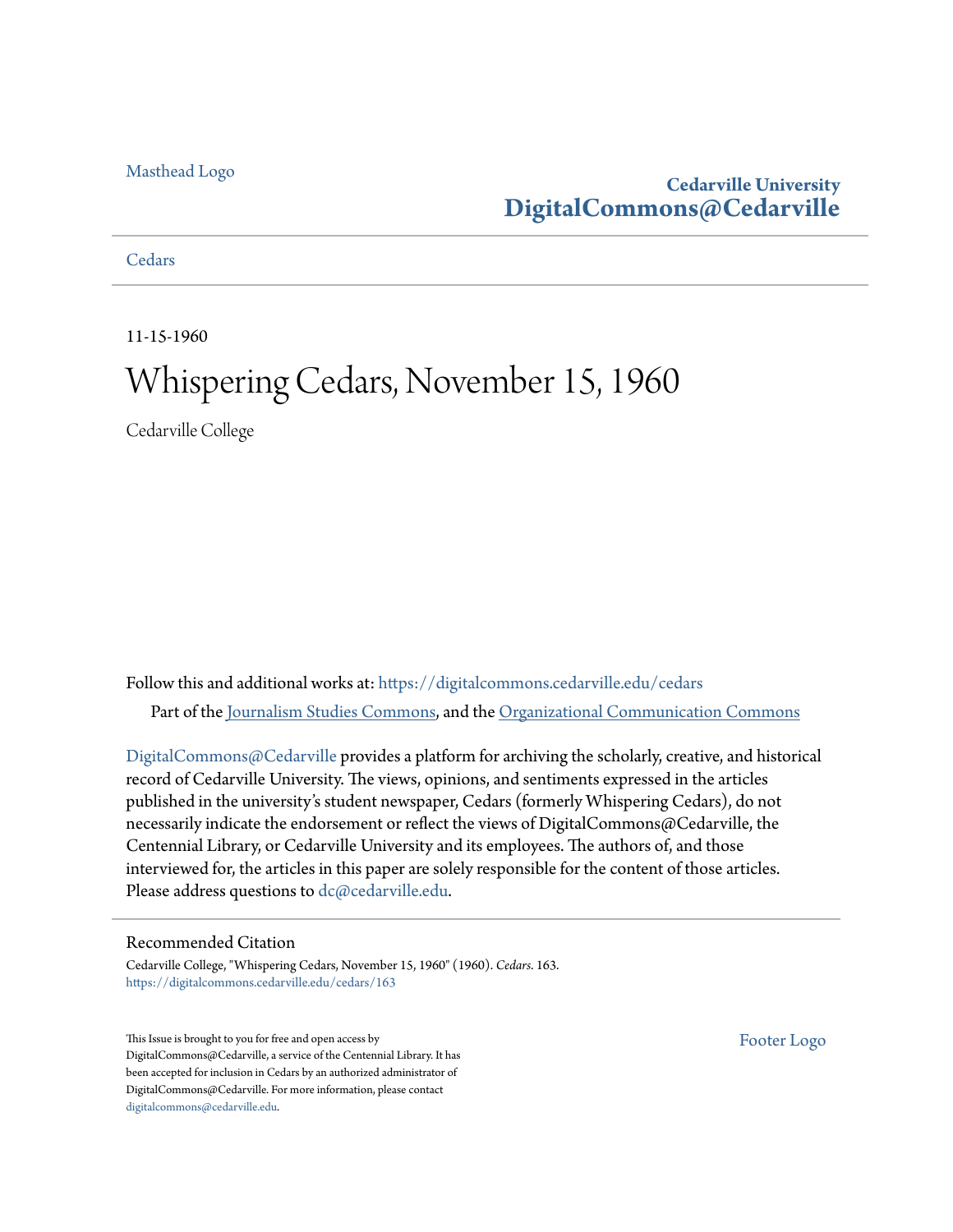

٨

 $November 15,1960$ 

## "WE HAVE THE PEP!"

On November 3 the initial step in the formation of <sup>a</sup>campus pep club was taken. This club will be sponsored and recognized by the college.

Following the entertaining skit given in chapel, there was an immediate response in that 104 students signed up to join the organization.

Cedarville College is noted for its enthusiasm and some of the students reasoned that our enthusiasm would be even more effective if channeled through an organized cheering section.

As in any club, there will be obligations that must be met. First, those joining the club must be loyal to it and attend regularly. Legitimate absences will be excused.

Second, those who join must maintain a Christian attitude at all times, although this should not have to be stressed.

When organized, there will be a legislative group and, if possible, transportation to the games will be provided at a minimum cost.

### ENROLLMENT REACHES NEW HIGH

Total enrollment of Cedarville this year has reached the high of 350. Over one-third of this year's students come from Ohio, but in recent years the proportion of students from Michigan has been increasing. The total number of students from each state this year follows:

| Ohio | 116 |
|------|-----|
|      |     |
|      | 29  |
|      |     |
|      | 24  |
|      | 19  |
|      | 12  |
|      | 6   |
|      | 6   |
|      | 6   |
|      | 5   |
|      | 5   |
|      | 3   |
|      | 2   |
|      | 1   |
|      | 1   |
|      | 1   |
|      | 1   |
|      | 1   |
|      | 1   |
|      | 1   |
|      | 1   |
|      | 1   |
|      | 1   |
|      | 1   |
|      | 1   |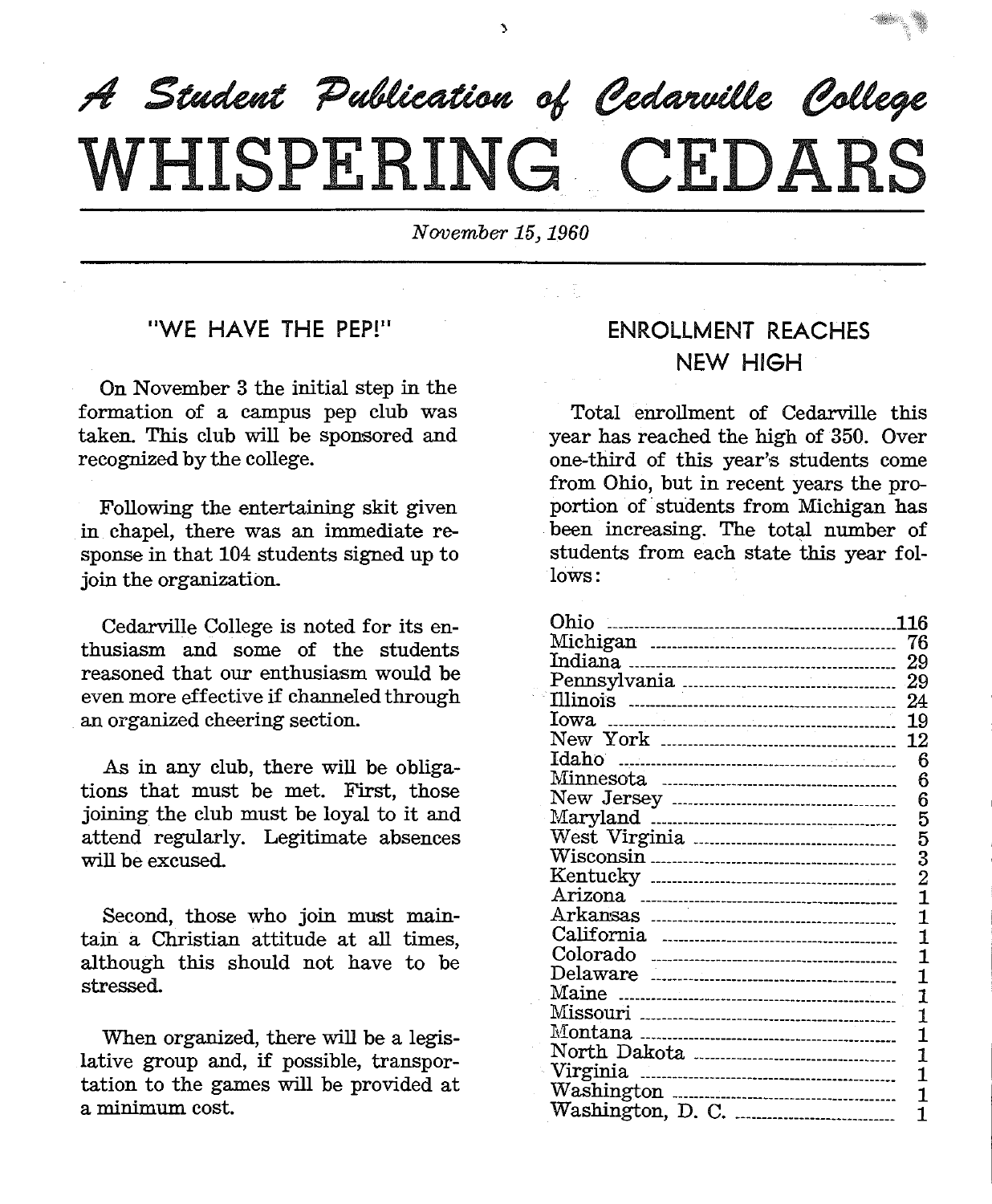#### INTERVIEW: Dean Mcintosh

Richard Mcintosh was born in Norwalk, Ohio, on April 22, 1930. He was raised there and was graduated from Norwalk High School in 1948. He majored in English, science, and math. He was a member of the National Honor Society. For four years he played in the band and orchestra. He played the trumpet, baritone, and bass.

Mr. Mcintosh attended Bryan College in Tennessee where he majored in English. He was the class president during his sophomore year, president of the Christian Service Program during junior and senior years, president of Student Pastors' Fellowship during senior year, president of the debate club one year, the assistant editor on the school yearbook, and editor of the college paper. He was also a member of the "Who's Who Among Students in American Colleges and Universities," which is a directory composed only of outstanding students who have contributed to their schools through leadership and scholarship. While at Bryan he was area reporter for the Chattanooga *Times.* 

In 1949, while working as a college dishwasher, Mr. McIntosh met the girl who is now his wife. Her name is Barbara. They were married on September 15, 1951, just after Mr. Mcintosh's junior year.

Mr. McIntosh graduated from Bryan in 1952, and from 1952-54 he served at his wife's church, the Grace Brethren Church in Troy, Ohio. In 1954 he entered Grace Theological Seminary at Winona Lake, Indiana. While taking his four years of graduate work there, he

 $\hat{\mathbf{C}}$ 

served as pastor of the Tippecanoe Congregational Christian Church. Besides being a husband and a full-time student, he worked 35 hours a week at an aluminum foundry. Yet he graduated in his class with a B.D., Summa Oum *Laude.* 

From May of 1958 to September of 1960 he pastored at the Northside Baptist Church in Lima, Ohio.

Mr. and Mrs. Mcintosh now have four children: Ricky, 8; Kathy, 6; Michael Thomas,  $2\frac{1}{2}$ ; and John Mark, 1. His wife serves part-time as his secretary.

Mr. McIntosh presently is working on a thesis on the book of Malachi to complete requirements for a Th.M. degree from Grace Seminary. He intends to do graduate work in the field of counseling and guidance.

"It is easy to be brave from a safe distance."

\* \* \*

"Life is my college - May I graduate well, and earn some honors!"

-Louisa May Alcott

\* \* \*

"Those who dwell upon ivory towers have heads of the same materials."

-Leonard Bacon

\* \* \*

An epistle is the wife of an apostle.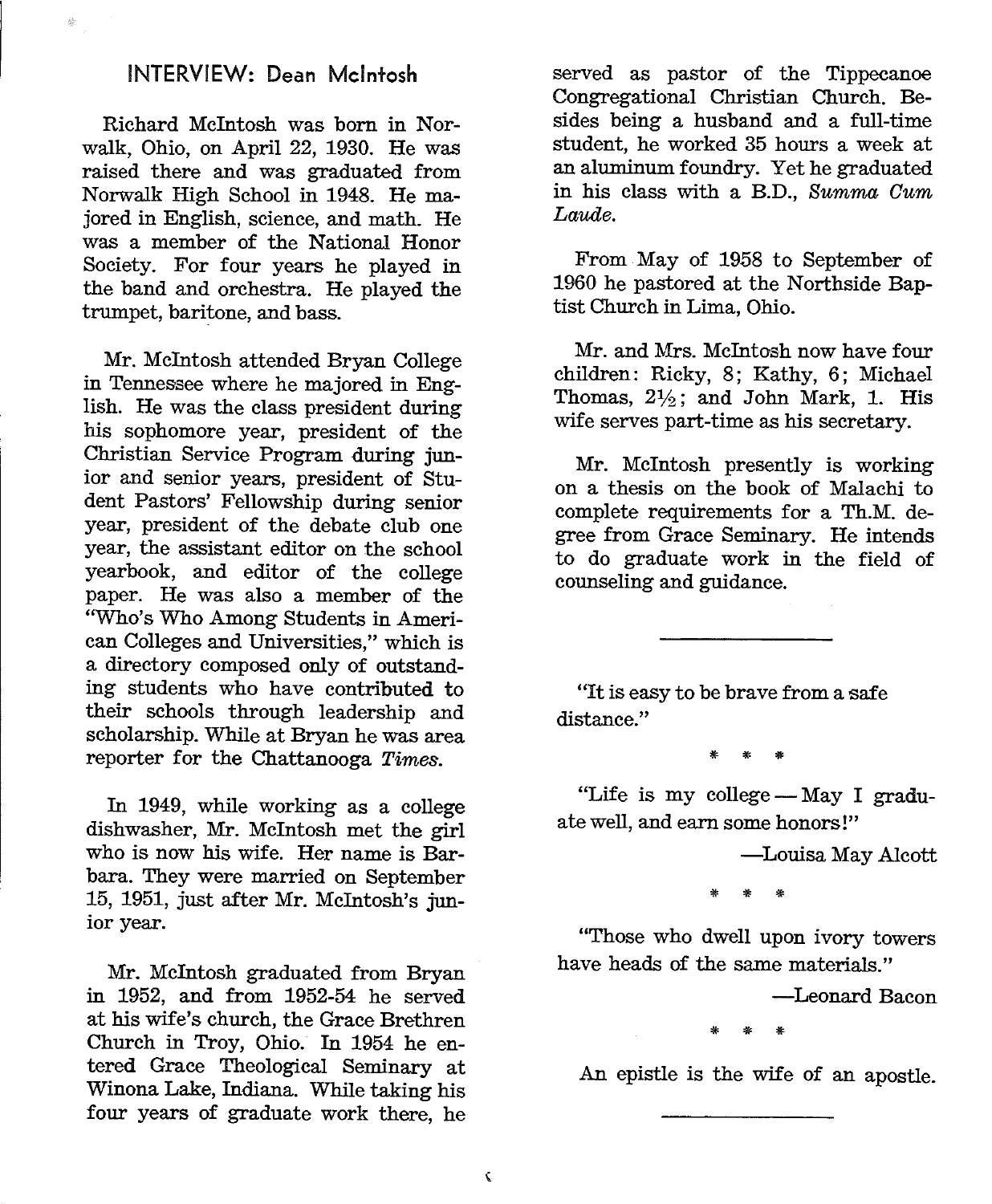Among some students, talk of revival has been heard. This is good - a strong desire, especially on the part of many, will usually bring results. Remembering last year's Missionary Conference-Revival, we can only pray that our experience this year will be as good or even better!

Is modernism present here? "No!" you say, but wait - don't we tend toward the modernistic lukewarmness which takes seriously nothing that deals with the firm, yet miraculous truths of the Bible and treats nebulously the wonders and joys of the Christian life, when in our own lives we disregard the depth or height to which we may attain in our fellowship with Christ. We think of Modernism as a thing apart, as a movement fostered by certain churches, but it is characterized by the lethargy and coldness to which we are often  $-$  too often - subject.

Why do we so often assume that the spirituality of others is enough to carry us through? How do we know that others *are* spiritual? We do *not* know! Perhaps, in riveting our attention upon earthly examples, we will find that some of those models are merely skilled actors, deceiving even themselves.

Each man is primarily responsible for his *own* soul and conduct, not that of others, and we should live accordinglybut how often we forget!

We need revival here, yes-in our hearts, and constantly-revival from the stifling presence of personal sin, to the atmosphere of our Lord.

#### CHAPEL PROGRAMS

Tuesday, November 15 - Wilbur Eifert.

Wednesday, November 16 - Rev. Wil-<br>liam Brock.

Friday, November 18 — Rev. Cour-<br>less.

Tuesday, November 22 - Morris<br>Shirk, Missionary.

#### COMING EVENTS

November 18 - 20 - Homecoming<br>Weekend.

November 22 - Thanksgiving Banquet.

November 23 - 28 - Thanksgiving<br>Vacation.

#### WHAT DO YOU THINK

of college life? (Cont'd.)

*Hank Gook, Freshman-I* don't let my education interfere with my studies.

*Charlie Fry, Junior*  $- I$  wish we had some around here.

*Dave Cline, Freshman* - Studying is a new experience.

*Lyle Rose,* Freshman — It's a lot of fun.

*Pat Terry,* Freshman -- I enjoy the freedom. It is so different from high school.

*Jeannie DuPre,* Sophomore -- I like the dorm life. It helps people learn to ge<sup>t</sup>along with each other.

*Dave Mills, Freshman* - The faculty is great.

Sandy Whitaker, Freshman - I think the Christian fellowship is wonderful.

*Virginia Lowe,* Sophomore - Cedar-ville college life is like a glorified high school.

*Brian Hall,* Sophomore - No comment.